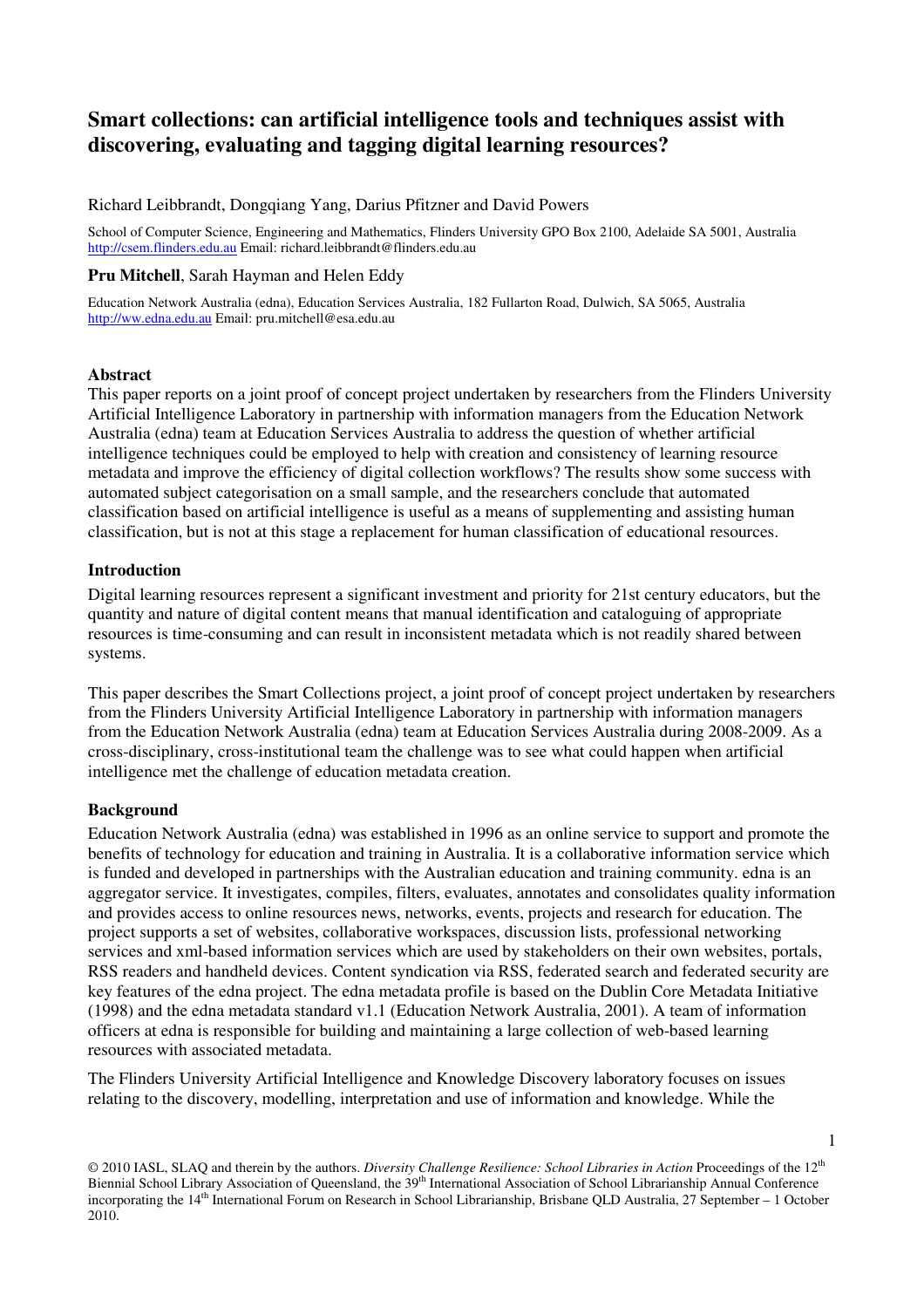emphasis is on applied research and the group strives to develop solutions to real-world data-rich problems, the laboratory is also interested in fundamental technologies, particularly in artificial intelligence and information theory.

The Smart Collections project grew out of a previous proof of concept project initiated at Education Network Australia (edna) as part of its 2007 innovations contract, called edna semantic collections (ESC). The overall vision of the ESC project was "to enhance the quality, size and diversity of the edna digital resource collection through user engagement, automation and improved metadata tools" (Hayman & Lothian, 2009, p. 119). This was a response to several changes in the educational resource collection landscape including the rapidly increasing quantity and diversity of digital content and reduced staff budgets, which meant it was no longer possible to manually identify and catalogue resources to the level described in the edna collection policy (Education Network Australia, 2007). At the same time there was increasing value placed on creating consistent metadata to facilitate sharing of resources between education systems.

The user engagement component of this vision sought to capitalise on the changes in online communication made possible with the advent of Web 2.0 and involved the harvesting of user-generated metadata from the social bookmarking service, *Delicious*, then evaluating its relevance to the collection, and how this metadata could be integrated into edna workflows (Lothian, 2007).

The second part of the strategy involved consideration of better metadata tools, in particular automated metadata processes and extraction. It also sought to capitalise on the beginnings of semantic annotation by applying "additional information that identifies or defines a concept in a semantic model in order to describe part of that document" (Farrell & Lausen, 2007). Researchers from the Flinders University Artificial Intelligence Laboratory were at a show and tell presentation for the edna ESC project and from this stemmed the partnership formed to undertake this Smart Collections project. The goal for the joint Flinders University – Education Network Australia research team was to find ways in which artificial intelligence techniques could be employed to help with collection workflow and to provide greater consistency of learning resource metadata.

In the edna workflow at that time, metadata records were created using online forms within the ednacustomised installation of the DSpace open source repository platform. The human metadata creator entered the url of an online resource, the system sought to 'scrape' any Dublin Core metadata available from the document at that url, and the human filled in all the fields left empty that were relevant to the resource being catalogued according to the guidelines provided in the edna resources metadata profile (Education Network Australia, 2006) or the events metadata profile (Education.au, 2007). A small number of vocabulary tools were available within the DSpace form for the selection of terms from controlled lists in such elements as subject, audience, type, format, coverage, rights and edna category. This was a very manual process and made more complex by the use of multiple thesauri to describe resources for multiple sectors of education served by edna, namely early childhood, schools, vocational education and training, higher education, adult and community education.

In order to keep up with the rapidly growing body of educational resources online and continue to provide edna users with timely information services based on relevant and appropriately targeted information, Education Services Australia and the Artificial Intelligence Laboratory explored the use of modern artificial intelligence and information retrieval techniques in search of solutions that might be available to partially automate and accelerate the growth of the edna repository and increase the diversity of content types, whilst maintaining high quality standardised metadata.

#### **Research questions**

Prior to investigating strategies for improving collection and metadata processes it was important to consider what decisions metadata creators were required to make in the digital collection building workflow, and how important each of these decisions was to the end-user's discovery and assessment of relevance. Evaluating the relative cost of each of these decisions in terms of time, expertise and effort was useful in determining priorities for the project.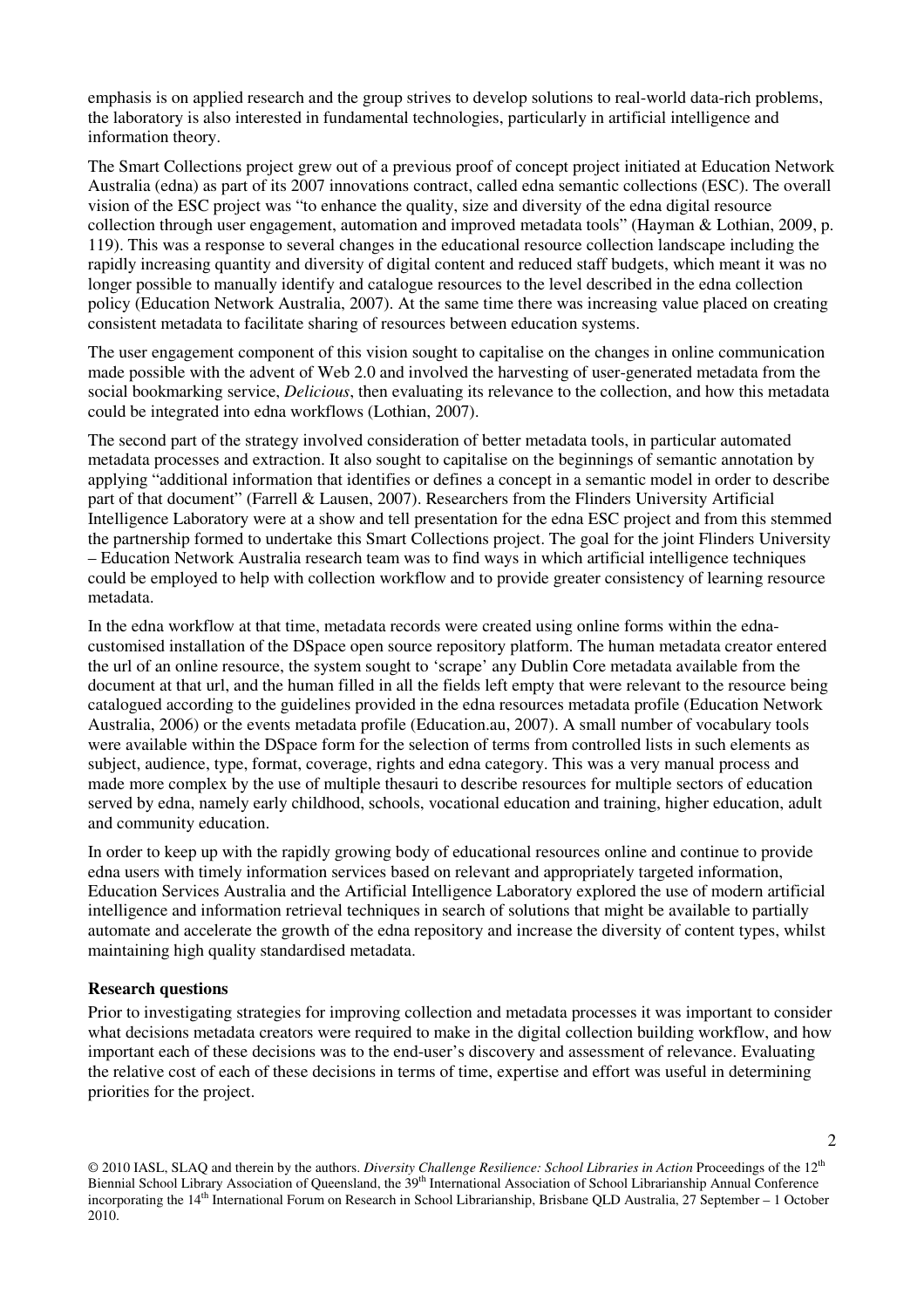The primary research question for this project was then stated as 'which steps in the metadata creation workflow, that is which of the decisions made by human metadata creators, could artificial intelligence systems be trained to implement'? Supplementary questions flowing from this primary research question included what systems could be developed to improve the metadata workflow, what level of effectiveness could be realised and what benefits could adoption of these systems bring to digital collection building?

Our aim was to optimise the data collection cycle by augmenting manual collection processes with automated ones or replacing repetitive human processes where possible. The team considered there could be several potential benefits from this investigation.

- 1. Improved efficiency if an automated system could provide classification suggestions acceptable to metadata creators,
- 2. Improved user experience of subject and category-based searches if an automated system could deliver more relevant results through quicker, more consistent application of thesaurus structures and terms, and
- 3. Improved integration of user contributed resources if an automated system could map user tags to controlled thesaurus terms.

#### **Literature**

While proof of concept project methodology doesn't traditionally require a literature review, it is useful to compare the project's question and methodology with other similar projects or research activity. Other organisations identified the same issues with scalability and quality of metadata creation that formed the major impetus for this project. Several reports of investigation into automated metadata techniques were reviewed, as well as previous studies of the artificial intelligence techniques used for this project, such as text classification.

#### *Metadata*

In Australia, the University of Tasmania, State Library of Tasmania, Department of Education, and TAFE Tasmania (Rowlands, 2004) investigated the impact on searcher satisfaction of using a minimal metadata set to describe learning objects rather than the usual larger set of metadata elements. In the course of this study the researchers found that "educators are most interested in subject relevance when searching for materials… metadata elements such as level, creator, sector, type and format were not missed by participants" (p. 13). This finding was pertinent to decisions about which metadata elements to make the priority for investigation.

Automated metadata as a possible solution to the issue of too many potential resources and too few human resources to catalogue them was found to be the focus of a number of international studies (Cardinaels, Meire & Duval, 2005; Greenberg, Spurgin & Crystal, 2006; Paynter, 2005). Researchers had studied a range of metadata types and automation techniques and as Paynter (2005) concluded, "the metadata evaluation tools have proved their value on numerous occasions, though we stress that they are imperfect surrogates for formal human evaluations" (p. 300). Ochoa & Duval (2007) found that "thanks to recent developments on automatic generation of metadata and interoperability between repositories, the production, management and consumption of metadata is vastly surpassing the human capacity to review or process this information" (p. 1). Their warning was that large scale automation of metadata will require new strategies of ensuring metadata quality.

# *Artificial intelligence*

Artificial Intelligence involves the use of computer programs to solve problems for which there is no simple and straightforward process of arriving at a solution. Instead, these problems require the use of more complex forms of knowledge, for instance examples of previous problems and their solutions, or explicitlystated rules and heuristics (provided by experts) which can be used to inform a decision but do not simply provide an answer.

Text Classification (TC) is a common task within artificial intelligence, and aims to thematically or semantically disambiguate natural language texts using one or multiple topical tags. These tags may be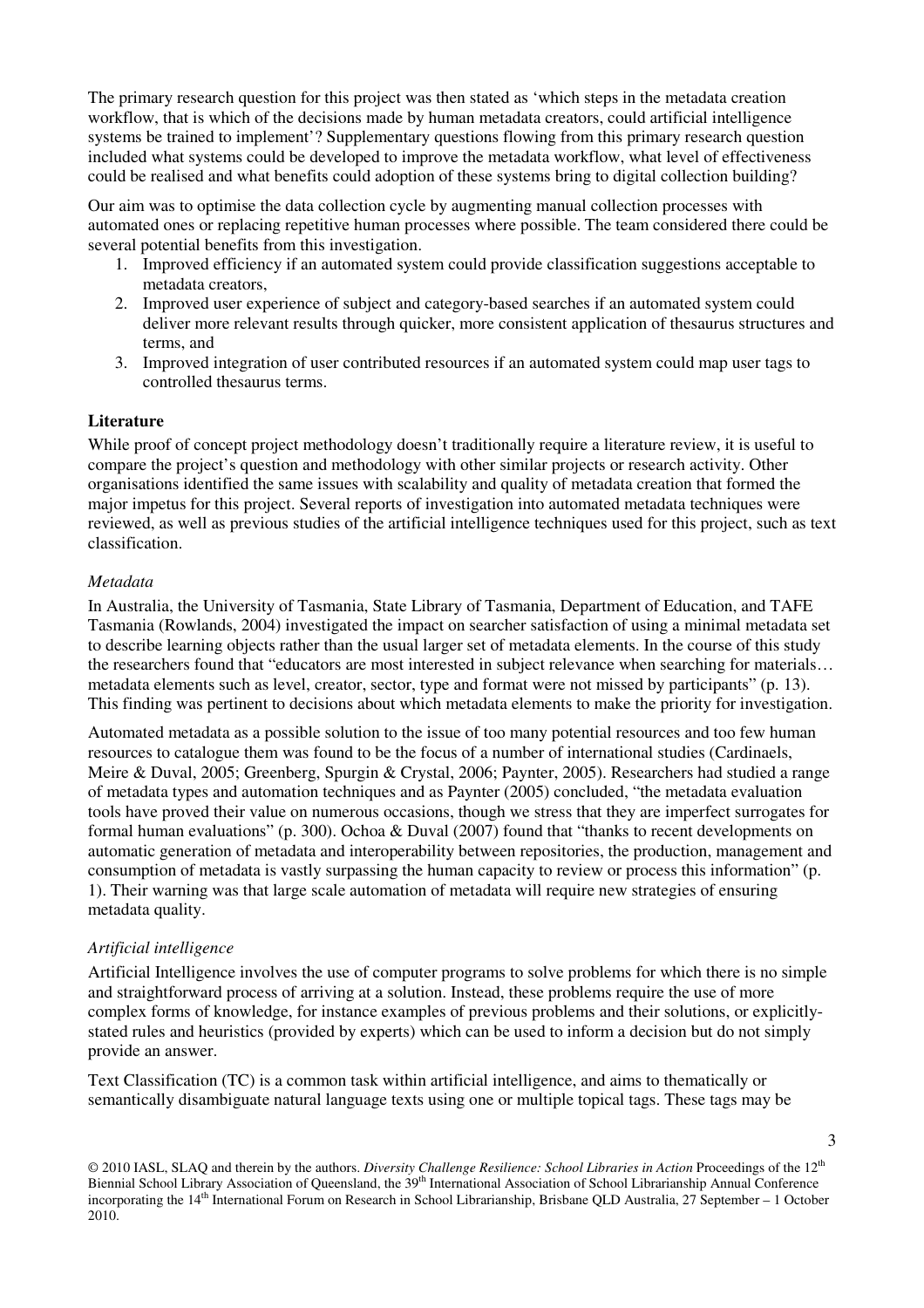hierarchically organized into web categories ordered from most general to most specific, for example from art to movies to home video, or may form a flat group of elements for example, positive, neutral, and negative for affect annotation. An example of a well-known classification hierarchy is the Dewey Decimal Classification System with three levels and a total of 1000 sections. The implementation of TC often relies on machine learning techniques, that is learning its own classification rules from examples, given the expensive cost of compiling disambiguation rules from experts' knowledge. Sebastiani (2002) provides a review of developments in TC.

Earlier research in Text Classification focused on adding semantic features to the representation of a document, that is, to augment the raw text with representation and then carefully training topic learners. A more recent approach is to calculate the semantic relatedness between terms, that is a quantitative measure of how similar or thematically related the two terms are in their meanings. Most work on semantic relatedness in text classification (Budanitsky & Hirst, 2006; Pedersen, Patwardhan & Michelizzi, 2004) has made use of *WordNet* (Fellbaum, 1998), a standard ontology of English words and the semantic relationships between them. *WordNet* (Princeton University, 2010) describes hierarchies of words in terms of both hyponymic (e.g. France is a country) and meronymic relationships (e.g. a dog has a tail) between them. Consequently, *WordNet* implicitly expresses how close two words are in meaning, by the number of links in the hierarchy that need to be traversed in order to move from one word to the other. Intuitively, a pair of words that are connected by only a few semantic links are more closely semantically related than a pair of more distant words. More recently, many researchers have also found *Wikipedia* (2010) to be an attractive alternative source of semantic information (Ponzetto & Strube, 2007; Turdakov & Velikhov, 2008).

It is possible, but computationally expensive, to make use of the entire text of a document as information that can help a TC program to assign the document to a particular category. Instead, an important subtask in TC is typically to extract from the text just a small number of keywords and key phrases that are particularly indicative of the topic of the document, and then to classify based on the keywords rather than the entire text. One of the most popular techniques for key phrase extraction is Text Frequency/Inverse Document Frequency or TFIDF (Ramos, 2003) which identifies those phrases that are most distinctive of a document (roughly speaking, the phrases that occur relatively often in the particular document and relatively seldom in other documents). However, the phrases identified by TFIDF are not always the same phrases that human readers would choose to describe the topic of a document (Pfitzner, Treharne & Powers, 2008). Hence, one of the challenges of research is to make progress in delineating a number of heuristics by which experts locate the key phrases in a text that allow them to decide on appropriate metadata topic/category terms.

#### **Methodology**

The Smart Collections project adopted an ongoing proof of concept methodology (Cotton, 2007) supporting investigations into several elements of the overall research questions listed above as time, resources and expertise permitted. It sought to apply advances made by the Flinders Artificial Intelligence Lab to the management of educational resource collections.

edna makes use of a number of different classification systems depending on the target audience and initial categorisation of a document. One of the key elements of this investigation revolved around automation of subject description. Metadata in edna provides subject access via several controlled vocabularies, some internally developed and maintained and others from external agencies. edna categories provide a broad classification hierarchy and are used to deliver the browse functionality in the edna website. Learning resources categories in edna are linked to subject or discipline names. In the school sector the categories reference curriculum strands. In the higher education sector edna categories reference the national research discipline classification schema, and in the vocational education and training sector the Australian industry categories are used.

For the purposes of the Smart Collections project investigations it was decided to focus on use of two vocabularies, edna categories and the Schools Online Thesaurus (ScOT). ScOT (Education Services Australia, 2010) provides a controlled vocabulary of terms used in Australian and New Zealand schools. It encompasses all subject areas as well as terms describing educational and administrative processes. ScOT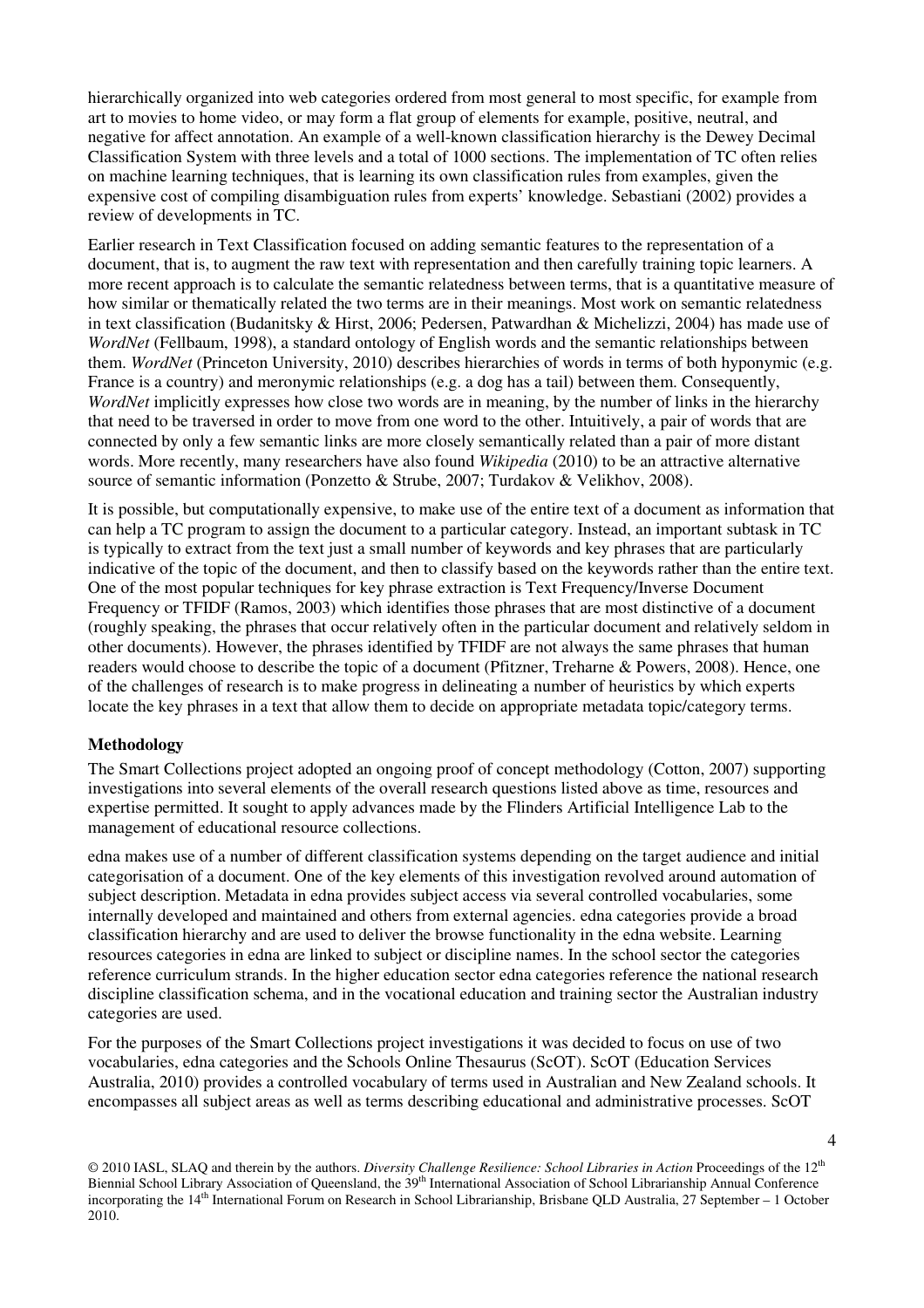terms are used to describe school education resources in edna, particularly curriculum resources. They provide much more specific subject access than the broader edna categories.

In the text classification task for this project, we were interested in

- 1. mapping from full-text documents (ideally, using key phrases, but other forms of available metadata would also be appropriate) to several relevant subject keywords from a controlled vocabulary, in this case the Schools Online Thesaurus (ScOT); and
- 2. mapping from the full-text (again, using key phrases or metadata) to the relevant edna category (or curriculum learning area strand).

These two tasks can be viewed as text classification tasks, or more precisely topic classification tasks, as we were trying to assign a diverse set of English words and phrases to one or more topic labels taken from a restricted set of options.

One fairly standard solution to this kind of problem is to determine the statistical correspondence between individual pairs of items from the two data sets (for example between a particular key phrase and a particular controlled vocabulary term). This approach estimates the probability that a particular language item from the first set will co-occur with an item from the second set, given the number of times that the two items have in fact co-occurred in the past. Two problems with this approach in the current context are that:

- 1. it requires a large amount of historical data, and
- 2. it can only deal with words and phrases that have already occurred in edna resources in the past.

These problems stem from the fact that a statistical approach to language data is not able to understand the meaning of the words that it processes. In this project, we have begun to explore a more promising approach to text classification, which attempts to use information about how words are meaningfully related to each other, in order to decide which appropriate ScOT terms and edna categories should be assigned to a resource.

Three tasks were identified as potentially benefiting from automation, and separate experiments were designed to investigate elements of these three tasks. In experiment 1 keyword extraction was used to determine whether key phrases from the text could be used to predict the subject (dc.subject), audience (edna-audience) and education sector (edna-sector) of the resource. Experiment 2 looked at automatic classification of subjects, specifically how a document's keywords mapped to ScOT terms and to edna categories. Experiment 3 extended this investigation of automated subject analysis mapped to ScOT terms, but this time using a set of teacher-developed documents and presentations that had been tagged by a teacher, but had not been catalogued by an information professional.

# **Experiment 1: key phrase extraction**

#### *Problem experiment 1*

Suggestions for resources to be considered for inclusion in edna may come from users via an email or a webbased suggestion form, or from subscription alerting services delivered via email or RSS feed. There is considerable potential for duplication of effort in handling suggested resources between staff in the edna metadata team, and if an automated system could confidently predict the intended audience of an incoming resource it could be directed to the most appropriate cataloguer for that education sector. If at the same time the subject of a new resource was identified automatically then the resource could be sent directly to the subject matter expert for that topic.

Could artificial intelligence techniques inform a system whereby resources identified for edna could be routed to the most appropriate edna metadata creator? Could keyword extraction determine whether key phrases from the text could be used to predict the subject (dc.subject), audience (edna-audience) and education sector (edna-sector) of a resource?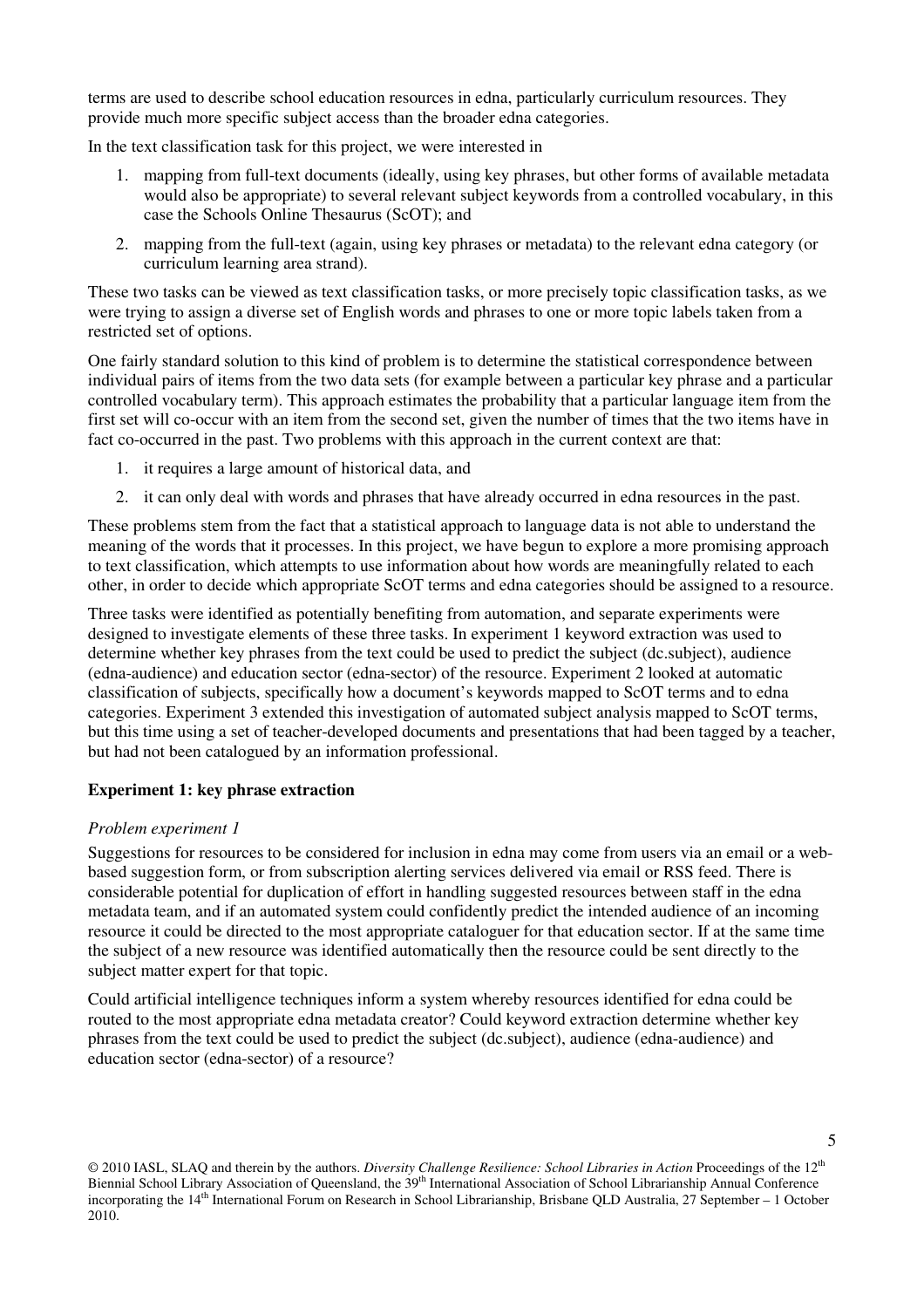## *Method experiment 1*

In order to inform the design of an automated process of key phrase extraction, it was necessary to collect data about how experts perform this task. To this end, edna staff used a web-based collection tool developed by Flinders University to review resources from the edna repository, attempting to select those particular snippets of text in a resource that best justified the allocation of subject terms. In a particular data collection session, a document from the existing edna repository would be chosen at random, and displayed along with previously captured metadata about subject terms, edna category and appropriate audience level. The information expert would then refer to the original text of the resource, and snip short textual excerpts from the original text to substantiate the metadata decisions made.

To date, some 300 documents have been examined in this way. This database of expert judgment information can potentially provide a wealth of information about how expert readers look for the most crucial information in the text of a resource for the purpose of classification. It may be possible to exploit these data to train an automatic computer algorithm to locate these key phrases automatically in an unseen resource, a necessary first step before performing text classification into various topic categories.

## *Results experiment 1*

The small sample size that was possible from the human resources available for a proof of concept level project meant that meaningful results from this experiment could not be realised. Ongoing research in this way would be dependent on increased funding and the Flinders University team have been working to identify sources for funding to continue this. If resources become available, it is intended to increase the sample size and to try to devise techniques to automatically identify phrases thus 'training' the system. Developing a method of incorporating the snipping of key phrases into existing workflow for new resources, rather than the current tool which requires separate retrospective analysis, could facilitate the collection process.

The information professionals involved in locating keywords and phrases in original documents to support metadata decisions that had been made at the time of cataloguing became aware very quickly that while subject classification was relatively easy to support from key phrases in online documents, finding phrases that identified a specific audience group or user level was much more difficult. The words student and teacher appeared frequently together on education websites for both audience types and neither was a reliable indicator of intended user. When looking for indicators of user level on a resource, it was frequently nontext-based elements that researchers used such as the number and style of images on the site, or the size of the font. Often the most useful text-based clues were not on the home page or index page of the resource, but in a lower level page such as the About page. It would be interesting to test these preliminary instincts against data from future processing of key phrases.

#### **Experiment 2: predict edna category from subject term using a semantic network approach**

#### *Problem experiment 2*

Subject analysis is arguably the most important task in the cataloguing of education resources as it populates the metadata fields that are most useful to searchers. Subject analysis is the most time consuming task in the metadata creation workflow, and also requires the most professional expertise. While objective metadata fields such as title, publisher, format and date are more straightforward and can be completed with minimal training and subject domain knowledge, effective subject analysis requires both competence in use of controlled vocabularies and knowledge of the subject matter being analysed.

Could automatic classification of subjects be realised; specifically could a system automatically map a document's keywords to the most appropriate Schools Online Thesaurus (ScOT) terms and edna category?

#### *Method experiment 2*

During 2009, we conducted an experiment towards prototyping a topic classifier to associate subject terms provided for a sample of documents in the edna repository with the edna categories to which these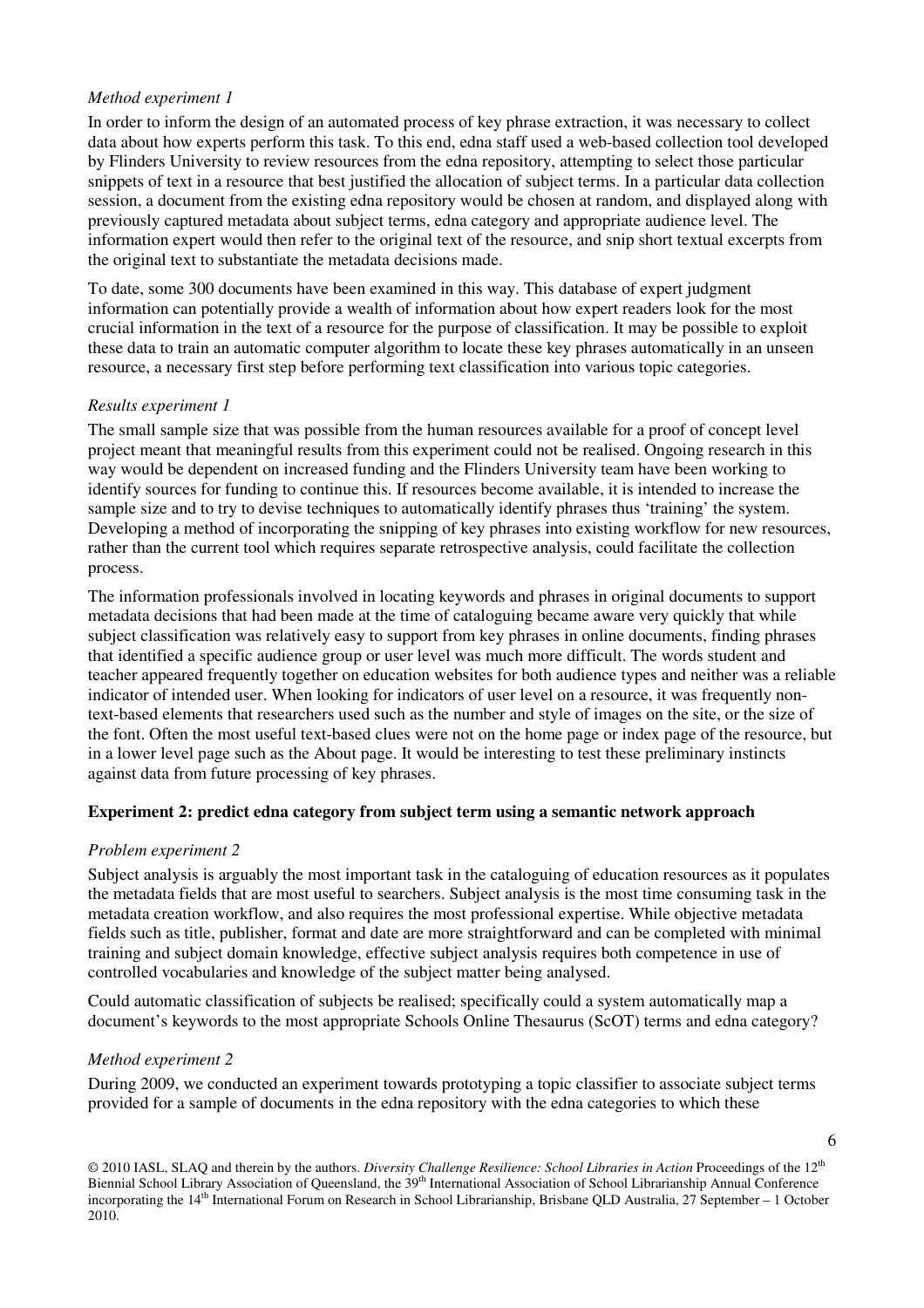documents were assigned. While the "end-to-end" goal remained the implementation of a technique to extract key phrases from the text of a document and map the key phrases to controlled vocabulary terms, this experiment focussed on a related task that was more limited in scope but allowed us to hone the computational techniques involved in semantically-based text-to-text mappings in general. A set of edna school sector curriculum resources was used in this experiment, and as these resources had already been assigned ScOT and edna categories it was possible to compare the results of machine classification against how humans had classified the resources, and thus determine relative success rates.

The prototype classifier employed a *WordNet*-based semantic mapping scheme to map subject terms to categories, and two variants were developed. One variant employed only a standard mapping from subjects to edna categories using *WordNet*. The other variant also incorporated broad term expansion of the original subject term, i.e. first expanding the original term to a list of all terms that are synonymous with or semantically linked to the original term according to WordNet, and then searching for edna categories that were semantically related to this broader set of terms. This allowed for a wider range of *WordNet* relationships to be brought into play in order to select the edna category that was closest to the set of terms in *WordNet*. The calculation of semantic distance was done by means of a measure developed in the Flinders University Artificial Intelligence Laboratory to determine semantic distance in *WordNet* (Yang & Powers 2005, 2006).

#### *Results experiment 2*

The three text classification approaches were implemented and compared in terms of their accuracy in classifying unseen resources. It was found that attempting to predict the edna category from the subject term using semantic relatedness yielded very promising results, with a 60% success rate in mapping a subject term to a category (see Table 1), and 35% accuracy for mapping a category from the title of the resource alone (suggesting that the expert-provided subject term is a more reliable guide to the topic of the resource). Interestingly, adding broad term expansion reduced, rather than increased, accuracy. One reason seemed to be that, in cases where there simply was no matching edna category (which would have been the answer returned by the method without expansion), term expansion increased the opportunity for an incorrect mapping by including several terms that were semantically related to, but not synonymous with, the original term. Another reason was that the meanings of the original terms became 'diluted' by an expansion process that generated quite similar sets of related terms for semantically diverse words.

#### **Table 1. Proportion of hits in the 10 top-ranked options when attempting to predict the edna category from various document features.**

| Subject without broad term expansion | 60% |
|--------------------------------------|-----|
| Subject with broad term expansion    | 45% |
| Title                                | 35% |

While these results are promising, their level of success is expected to improve with more sophisticated techniques and with the use of a richer underlying knowledge database, for example *Wikipedia* rather than *WordNet*.

#### **Experiment 3 – mapping from keywords to ScOT (ST) words**

#### *Problem experiment 3*

A stated goal of edna collection development at this time was to increase the proportion of teacher-created resources, for example lesson plans, online curriculum modules, presentation files and blog posts. This raised two issues for cataloguers:

1. the increased diversity of resource types beyond the websites and research literature that edna traditionally catalogued was a challenge, and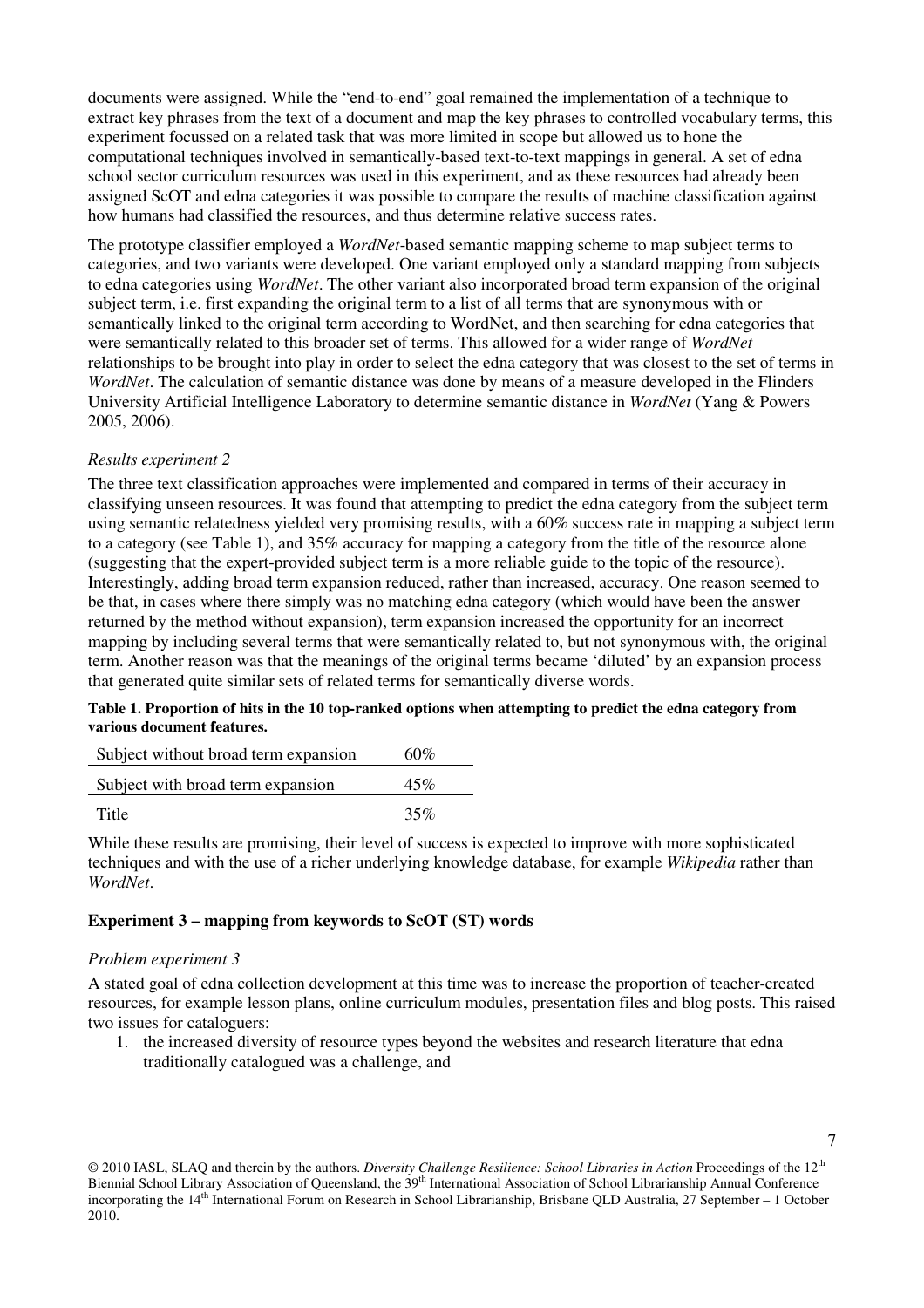2. while cataloguers appreciated the value of harvesting of subject keywords through user tags, those who tagged these resources were not necessarily using ScOT controlled vocabulary terms, thus increasing inconsistency.

Could we extend the investigation of automated subject analysis mapped to ScOT terms, using a set of teacher-developed documents and presentations that have been tagged by a teacher, and not catalogued by information professionals?

## *Method experiment 3*

The third experiment in this sequence of research attempted to use computer techniques to automatically annotate documents with categorical subject terms taken from a controlled vocabulary, namely the Schools Online Thesaurus (ScOT). As the document database, we made use of a set of resources provided by an edna partner organisation, the Victoria Information Technology Teachers' Association (VITTA). This data set was a sample of documents from the VITTA website and included conference handouts, presentations and lesson plans. These resources were tagged by a teacher with information technology subject expertise rather than by information specialists.

While the full-text documents were available for the research, the format of these documents being largely slide presentations or handouts which consisted of highly condensed textual information meant that automatic keyword extraction was not possible. There were insufficiently large differences in the frequencies with which different words occurred to allow us to easily identify the most important keywords. Hence, the research effort concentrated on the process of automatically mapping from the teacher-provided keywords to the controlled ScOT vocabulary. Three different approaches were examined and are described below. In order to evaluate the accuracy of each approach, the recall value, expressing the percentage of keywords that obtained a ScOT match under this approach, was calculated.

## *Results experiment 3*

#### Full Mapping

The first point to be considered in effecting this mapping is that it is quite likely that many of the keywords provided by subject experts are in fact ScOT keywords. In order to derive a baseline level of accuracy for comparison with the more sophisticated semantic approaches, the recall value can be worked out for an approach that simply maps expert-supplied keywords to ScOT terms. In fact, 35.9% of all keywords in the sample matched ScOT terms. Example: "information literacy"  $\rightarrow$  "Information Literacy".

#### Partial Mapping

A less strict approach, incorporating a modest amount of semantic information, is to create a mapping from a (single- or multiword) key phrase to any (single- or multiword) ScOT term that (i) contains any of the words in the phrase, or (ii) contains a synonym for any word in the phrase. Synonyms were obtained by consulting the *WordNet* thesaurus. With Partial Mapping, it was possible to achieve 43.1% recall. Example: "outcomes"  $\rightarrow$  "Learning Outcomes".

#### Semantic Mapping

In contrast to the former two fairly simple approaches, Semantic Mapping attempts to connect keywords with ScOT terms based on deeper semantic links. Semantic Mapping makes use of the Full Mapping if it exists, but if it does not, a keyword is mapped onto the most closely semantically related term in ScOT. As there are both keywords and ScOT terms that do not occur in *WordNet*, this technique cannot be expected to map all keywords to ScOT terms. Nevertheless, Semantic Mapping achieves 22.8% recall. This number is not as high as was achieved with the Full or Partial Mapping approaches, but provides the ability to go well beyond what can be achieved with these simplistic textual-match approaches alone. Semantic Mapping potentially identifies ScOT terms that are not in any way textually related to their keywords, and so provides the ability to augment the results of an initial Full or Partial Mapping phase with a deeper, semantically-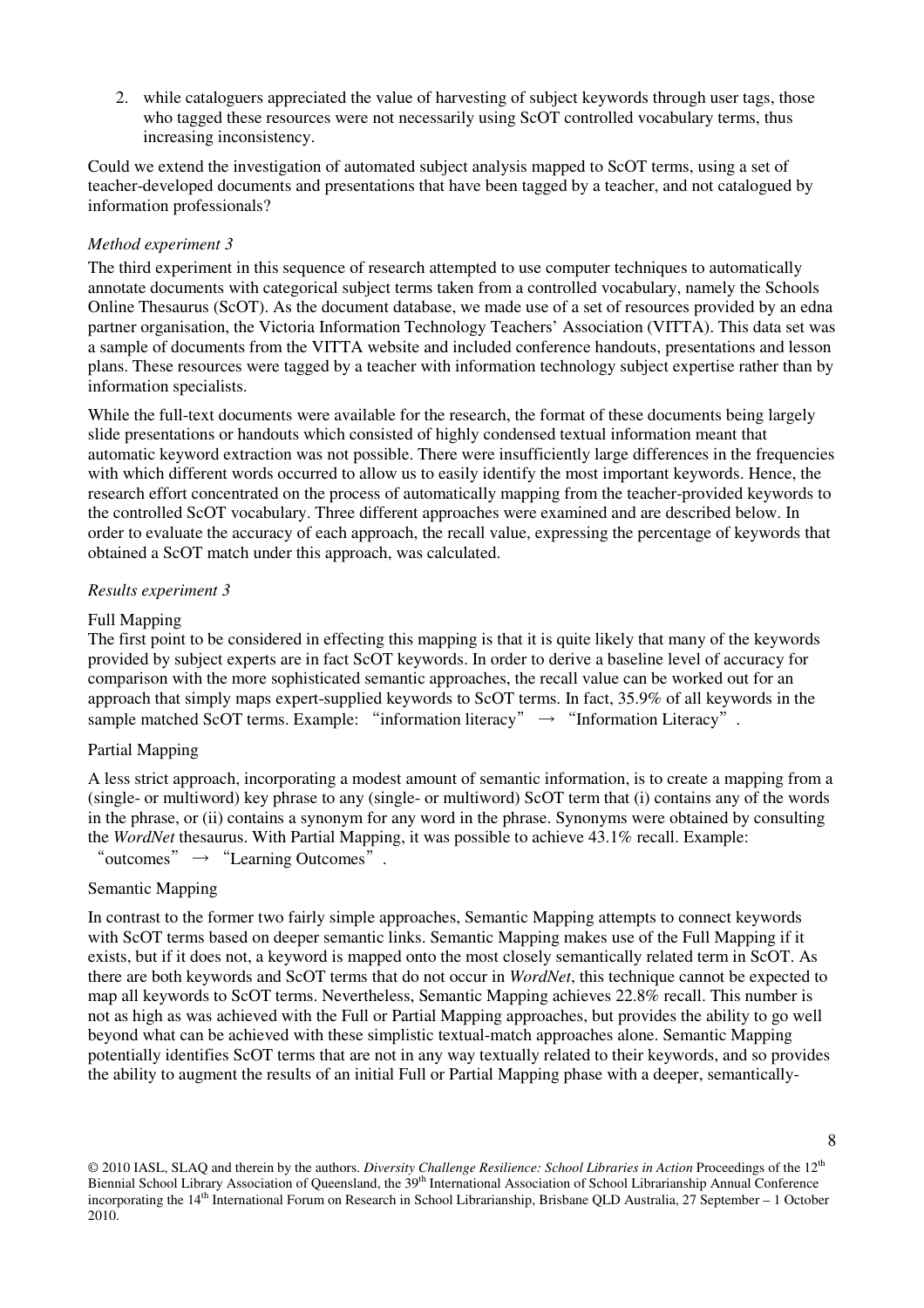based mapping phase. Examples: "worms"  $\rightarrow$  "Computer Programs"; "LAN"  $\rightarrow$  "Computer Networks"; "article"  $\rightarrow$  "Non-fiction."

|                                       | Table 2. Recall values (percentage of ScOT terms correctly predicted from keywords) for three different |  |
|---------------------------------------|---------------------------------------------------------------------------------------------------------|--|
| keyword-ScOT term mapping approaches. |                                                                                                         |  |

| Mapping Approach        | Recall   |
|-------------------------|----------|
| <b>Full Mapping</b>     | 35.9%    |
| Partial Mapping         | $43.1\%$ |
| <b>Semantic Mapping</b> | 22.8%    |

Some additional insights were arrived at through the mapping exercise. It was noted that the names of several specific information technology platforms and programming languages that were seen as important keywords to the subject expert IT teacher, were not included in ScOT, for instance ".NET", "laptop", "phishing", "iPod", "Excel", and "podcast".

Also, several mappings that were achieved between keywords and ScOT terms were based on incorrect semantic associations, as a result of linking an ambiguous keyword with a word related to an unintended meaning. Example: "notes"  $\rightarrow$  "Pitch (Music)". On checking the context of this keyword it became clear that this referred to a resource about note-taking for examination purposes, not to a resource about music.

In other cases the mapping techniques linked words together that had a stem in common but were in fact quite different in meaning, for example "practice exams" was linked to "Practical Examinations" which does not refer to exactly the same concept. This seems to have occurred because words were first reduced to their stems, i.e. the essential core form of a word, by removing any of the common affixes and suffixes in English ("-ing", "-er", "un-"). In the case above, the words "practice" and "practical" were both reduced to the stem "pract-", thereby causing them to be incorrectly treated as the same concept.

It is envisaged that a more complex handling of semantic relatedness may be able to extend the foundation established by this research, by

- 1. taking into account the inherent ambiguity of words,
- 2. going beyond the use of word stems by incorporating the fine-grained semantic information provided by affixes and suffixes, and
- 3. making use of a richer source of real-world knowledge such as Wikipedia.

#### **Discussion**

There were several limitations which impacted on this investigation, including the nature of funding which although a common issue for proof of concepts, in this case meant there was more emphasis on methodology than on in-depth analysis of results. The first priority was to test whether these investigations could realistically return useful results in the event that funding for a full research project could be obtained. We learned that experiment 1 was very demanding in terms of cataloguer time and expertise, but invaluable in raising awareness of the metadata creation workflow and the fact that audience and user level metadata decisions were significantly more complex than subject metadata. This experiment would benefit from redesign to maximise efficiency of research time and effort. It was also unfortunate that we were not in a position to directly compare the results of experiments 2 and 3. This would have required analysis of the same set of documents, whereas we conducted these investigations with two distinct datasets. It might be tempting to infer that because one of the automated subject classification techniques based on full text documents in experiment 2 returned a much higher accuracy (60%) than the mapping between subjectspecialist keywords and ScOT (43.1%), therefore the keyword tagging of resources is not warranted. However, there were so many differences between the datasets used in these experiments that it is not possible to compare them, including the fact that the information technology discipline which was the focus of experiment 3, is an area to which the ScOT thesaurus has not to this stage given a high priority.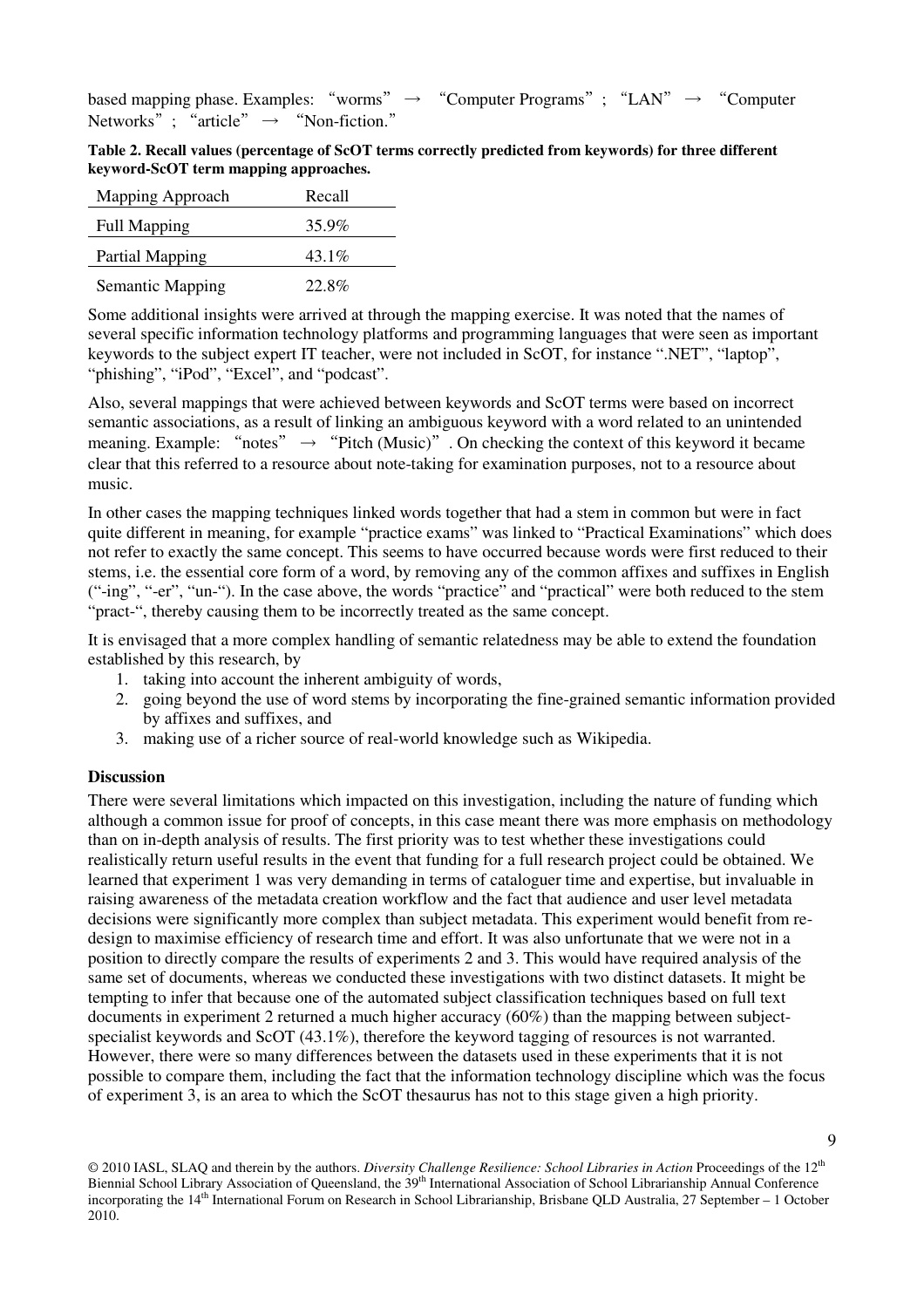A key finding of the project is that automated classification based on artificial intelligence is useful as a means of supplementing and assisting human classification, but is not at this stage a replacement for human classification. In any software, workflow or process developed using automated classification, there is still a requirement to build in the ability for information management staff to be able to moderate any suggestions automatically made by the software, particularly to deal with issues of word stemming, disambiguation of words from different disciplines and highly specific or recent terminology.

The results from experiments 2 and 3 are in line with previous work in the text classification literature (Budanitsky & Hirst, 2006; Pedersen et al., 2004) showing that semantic information from a structured ontology such as *WordNet* can allow classifiers to go beyond simple textual correspondences between texts and terms, to find correspondences at the level of underlying meaning. This project also confirmed the usefulness of this kind of semantic mapping in the specific domain of education-related text resources.

The research findings could inform the development of new collection and cataloguing workflows for those working with digital content. Specifically for the work of digital repositories such as edna, this project could assist by

- 1. analysing the text of new resources in order to automatically classify them into edna topics,
- 2. suggesting controlled vocabulary subject terms for new resources, including user tagged resources and
- 3. potentially automatically searching for new resources for inclusion in edna based on identified gaps in the collection.

The results will be of interest to those involved in the building and management of repositories or thesauri, dealing with the current challenges presented by the need to identify, evaluate and describe resources of high quality and relevance to users, from the vast numbers of items available.

Further development of artificial intelligence tools should be undertaken to automate identification, keyword extraction and related works, thus freeing the human cataloguers to do the tasks they do best: high level evaluation, analysis, interpretation and educational description of resources.

# **Conclusion**

The project aimed to determine to what extent artificial intelligence techniques can be employed to improve the efficiency of digital collection building and to provide greater consistency of learning resource metadata. As a flip side of this it addresses the question of which elements of collection management are best performed by human specialists. The results show in terms of the research question about which metadata creation decisions artificial intelligence systems could be trained to implement, that we have had some success with subject categorisation on our small sample (see Table 1). In terms of keyword extraction to inform audience or sector elements, we have insufficient data and require further human input to proceed in investigation of this area.

This research sought to improve and expedite the process of collecting learning resources and describing them for inclusion in a digital repository. The project also sought to contribute to scientific knowledge of word meaning-based techniques of automated text classification. An associated benefit of the research is its examination of metadata creation behaviours and review of cognitive behavioural activities which will prove very useful in training of staff involved in metadata creation. The research findings could inform the development of new collection and cataloguing workflows for those working with digital content.

Three key learnings:

- 1. Artificial intelligence systems showed some success in subject categorisation of text-based digital learning resources
- 2. Key phase extraction to support categorisation of audience and user-level is more difficult than subject categorisation
- 3. Automated classification based on artificial intelligence may be useful as a means of supplementing and assisting human classification, but is not at this stage a replacement for human classification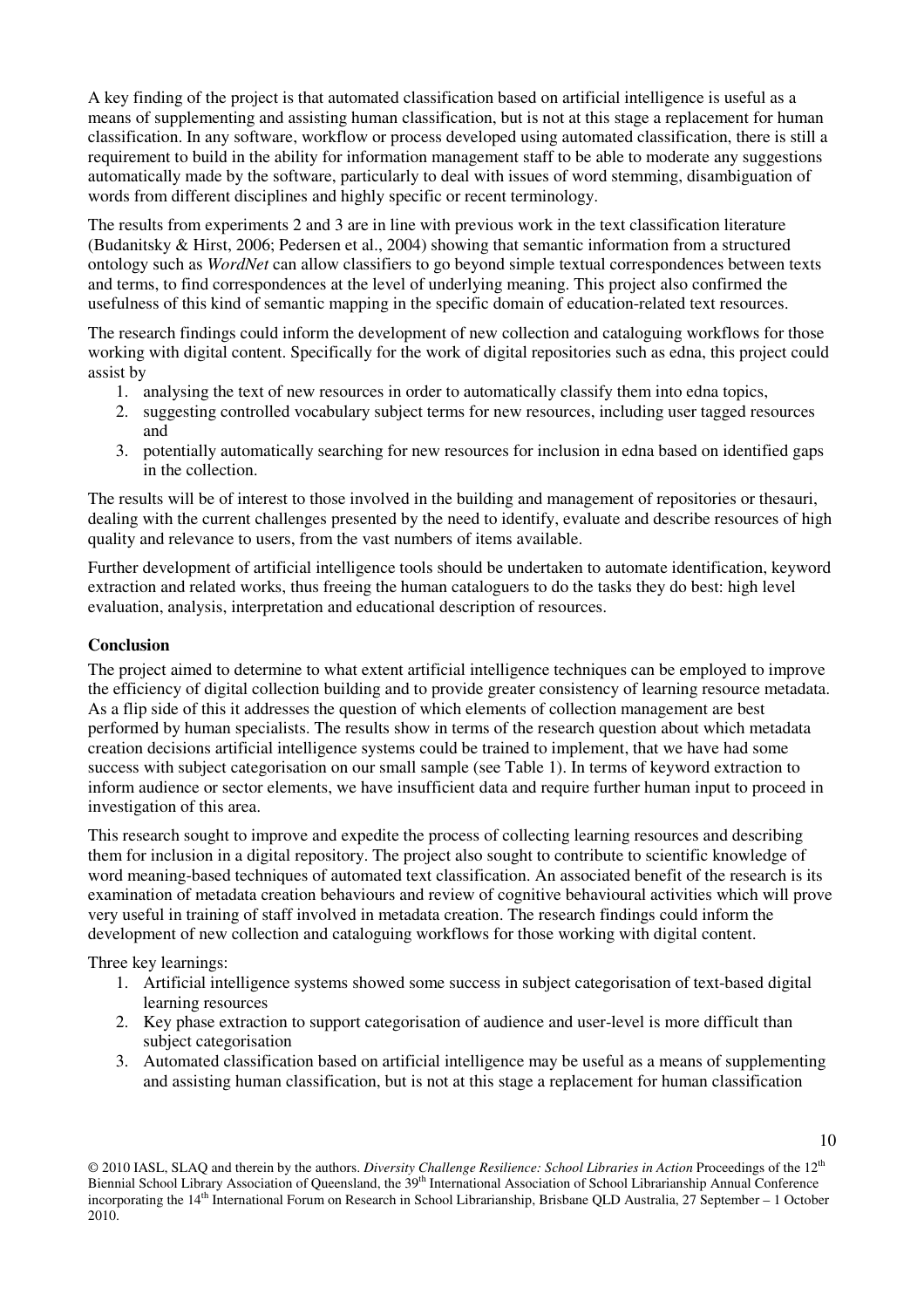## **References**

Budanitsky, A. & Hirst, G. (2006). Evaluating WordNet-based measures of lexical semantic relatedness. *Computational Linguistics*, 32(1), 13-47.

Cardinaels, K., Meire, M., & Duval, E. (2005). Automating metadata generation: the simple indexing interface. In *Proceedings of the 14th International Conference on World Wide Web WWW '05,* pp. 548-556.

Cotton, T. (2007). Defining proof of concepts. *Tom Cotton's 8109 blog.* Education.au. Retrieved April 15, 2010, from http://blogs.educationau.edu.au/tcotton/2007/10/08/defining-proof-of-concepts

Dublin Core Metadata Initiative (1998). *Dublin Core metadata element set, version 1.0: Reference description*. Retrieved April 15, 2010, from http://www.dublincore.org/documents/1998/09/dces

Education Network Australia. (2001). *edna metadata standard v.1.1*. Retrieved, April 15, 2010, from http://www.edna.edu.au/edna/go/resources/metadata/pid/261

Education Network Australia. (2006). *edna resources metadata application profile 1.0*. Retrieved April 15, 2010, from http://www.edna.edu.au/edna/webdav/site/myjahiasite/shared/edna\_resources\_metadata\_1.0.pdf

Education Network Australia. (2007). *edna collection policy*. Retrieved April 15, 2010, from http://www.edna.edu.au/edna/go/about/policies/collection

Education Services Australia. (2010). *Schools Online Thesaurus (ScOT)*. Retrieved April 15, 2010, from http://scot.curriculum.edu.au

Education.au. (2007). *Events metadata application profile v 1.3*. Retrieved April 15, 2010, from http://www.edna.edu.au/edna/webdav/site/myjahiasite/shared/edna\_events\_metadata\_1.3.pdf

Farrell, J. & Lausen, H. (2007). *Semantic annotation for WSDL and XML schema,* W3C Semantic Annotations for Web Service Description Language Working Group, Retrieved April 15, 2010, from http://www.w3.org/TR/sawsdl

Fellbaum, C. (1998). *WordNet: an electronic lexical database*, Cambridge, MA: The MIT Press.

Greenberg, J., Spurgin, K. & Crystal, A. (2006). Functionalities for automatic metadata generation applications: a survey of metadata experts' opinions. *International Journal of Metadata, Semantics and Ontologies*, 1(1) 3-20.

Hayman, S. & Lothian, N. (2009). Towards linked education data: metadata extraction projects for Education Network Australia (edna). *Proceedings of the International Conference on Dublin Core and Metadata Applications,* Retrieved April 15, 2010, from http://dcpapers.dublincore.org/ojs/pubs/article/view/978/958

Lothian, N. (2007). Folksonomies, people and manufactured serendipity. *Education.au blog,* Retrieved April 15, 2010, from http://blogs.educationau.edu.au/nlothian/2007/07/06/folksonomies-people-and-manufacturedserendipity

Ochoa, X. & Duval, E. (2007). Towards automatic evaluation of metadata quality in digital repositories. *Ariadne,* Retrieved April 15, 2010, from

http://ariadne.cti.espol.edu.ec/M4M/files/TowardsAutomaticQuality.pdf

Paynter, G. (2005). Developing practical automatic metadata assignment. *JCDL '05: Proceedings of the 5th ACM/IEEE-CS Joint Conference on Digital Libraries,* pp. 291-300.

Pedersen, T., Patwardhan, S. & Michelizzi, J. (2004). Wordnet: Similarity - measuring the relatedness of concepts. *Proceedings of the Nineteenth National Conference on Artificial Intelligence (AAAI-04)*, pp. 1024– 1025.

Pfitzner, D., Treharne, K. & Powers, D. (2008). User keyword preference: the Nwords and Rwords experiments. *International Journal of Internet Protocol Technology*, 9:149-158.